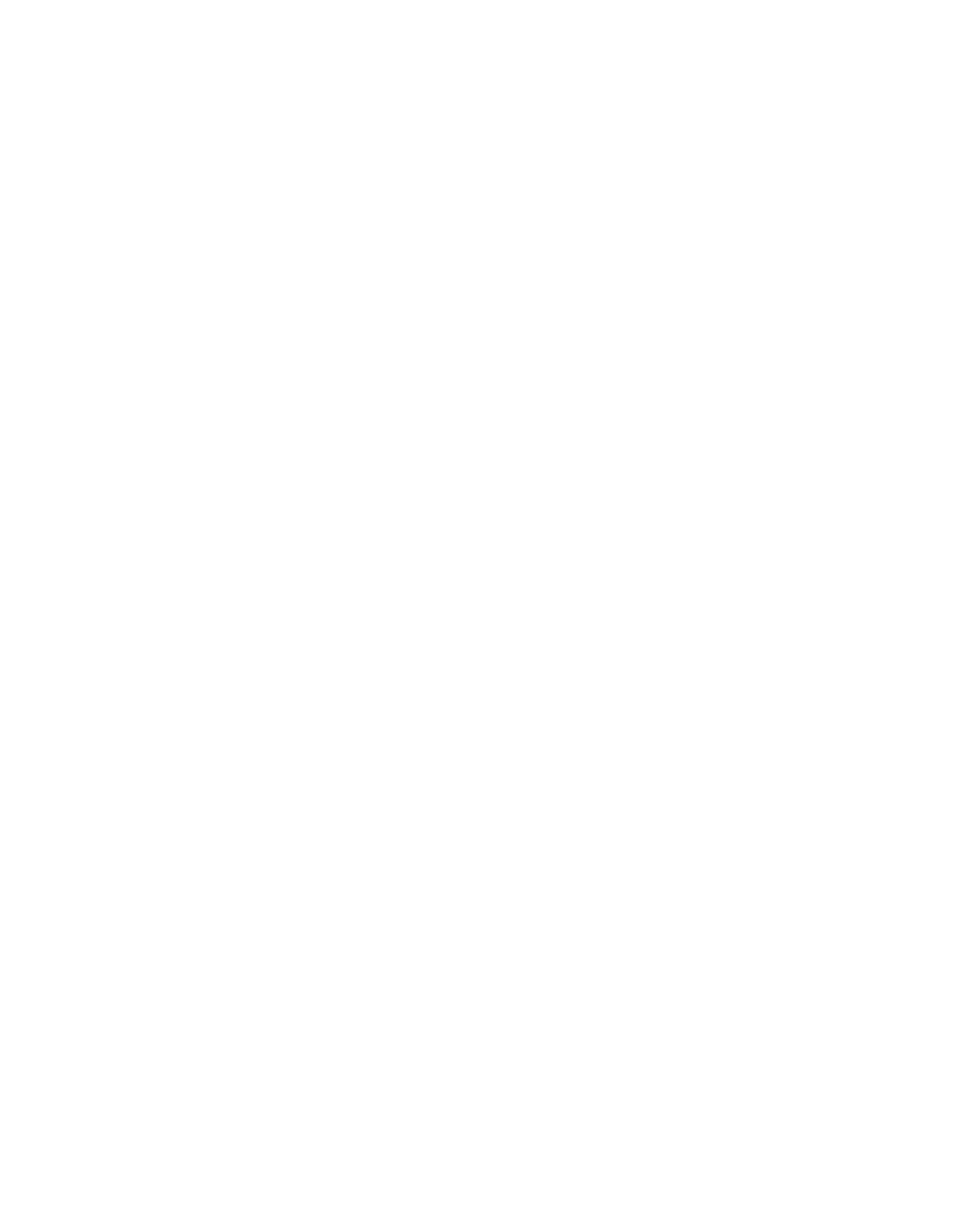# **21.0 Glossary and Abbreviations**

Definitions are provided below for regulatory, administrative, and technical terms used in biological assessments and the ESA Section 7 consultation process, followed by a list of abbreviations used in this manual.

### **21.1 Glossary**

*A-weighting* — A frequency-weighting method in which the sound levels are adjusted to approximate the frequency range of human hearing (commonly shown as dBA for A-weighted decibels).

*Act* — the Endangered Species Act of 1973, as amended (16 U.S.C. 1531 et seq.).

*action* (50 CFR 402.02) — Any activity or program of any kind authorized, funded, or carried out, in whole or in part, by federal agencies in the United States or upon the high seas. Examples include but are not limited to actions directly or indirectly causing modifications to the land, water, or air; actions intended to conserve listed species or their habitat; and the promulgation of regulations.

*action agency* — The federal agency proposing to undertake a major construction project (action).

*action area* — All areas to be affected directly or indirectly by the federal action and not merely the immediate area involved in the action (50 CFR 402.02). The limits of the action area are based upon the geographic extent (in both aquatic and terrestrial environments) of the physical, chemical, and biological effects resulting from the proposed action, including direct and indirect effects, as well as effects of interrelated and interdependent activities.

*affect/effect* — To *affect* (a verb) is to bring about a change (example: The proposed action is likely to adversely affect piping plovers nesting on the shoreline). The *effect* (usually a noun) is the result (example: The proposed highway is likely to have the following effects on the Florida scrub jay). *Affect* appears throughout Endangered Species Act Section 7 regulations and documents in the phrases *may affect* and *likely to adversely affect*. *Effect* appears throughout Section 7 regulations and documents in the phrases *adverse effects*, *beneficial effects*, *effects of the action*, and *no effect*.

*air gun* — A device used in underwater seismic surveys that uses air under pressure to produce loud sound levels.

*ambient sound level* — The sound level which is a composite of sound from all nonanthropomorphic sources near and far.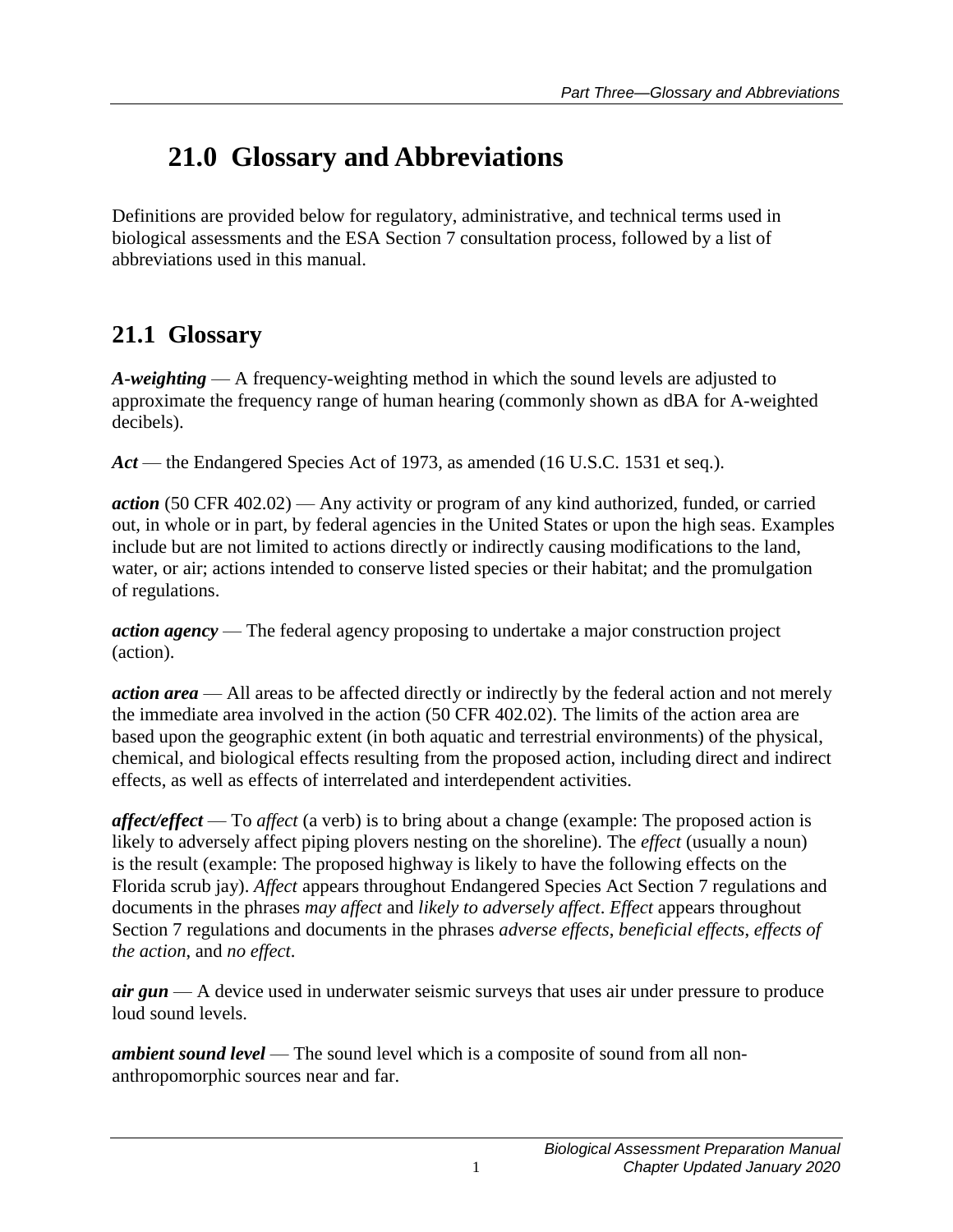*anticipated* — in incidental take statements (ITS), USFWS/NMFS determines the amount or extent of incidental take "anticipated" (expected) due to the proposed action or an action modified by reasonable and prudent measures (RPM).

*attenuation* — See *transmission loss*.

*audiogram* — A graphical representation of the frequency range and minimum decibel level capable of being heard by different species in units of sound pressure.

*background noise* – The sound that is present whether or not the sound source being analyzed is in operation. For transportation projects, traffic noise contributes to background noise levels in a project area, and is usually higher than ambient sound levels.

*baseline* — The starting point for analysis; ambient or background conditions from which to measure and compare potentially altered conditions caused by project activities.

*batched biological assessment* — A biological assessment that provides collective coverage for groups of similar types of projects or for projects that take place in a similar geographic location.

*batched biological evaluation* — The term used by U.S. Army Corps of Engineers for informal biological assessment.

*beneficial effects* — Contemporaneous positive effects without any adverse effects on the species or habitat. By definition, beneficial effects cannot be considered to have *no effect*.

*best available scientific and commercial data* — To assure the quality of the biological, ecological, and other information used in the implementation of the Act, it is the policy of the USFWS/NMFS to: (1) evaluate all scientific and other information used to ensure that it is reliable, credible, and represents the best scientific and commercial data available; (2) gather and impartially evaluate biological, ecological, and other information disputing official positions, decisions, and actions proposed or taken by the USFWS/NMFS; (3) document their evaluation of comprehensive, technical information regarding the status and habitat requirements for a species throughout its range, whether it supports or does not support a position being proposed as an official agency position; (4) use primary and original sources of information as the basis for recommendations; (5) retain these sources referenced in the official document as part of the administrative record supporting the action; (6) collect, evaluate, and complete all reviews of biological, ecological, and other relevant information within the schedules established by the Act, appropriate regulations, and applicable policies; and (7) require management-level review of documents developed and drafted by Service biologists to verify and assure the quality of the science used to establish official decisions, and actions taken by the USFWS/NMFS during implementation of the Act (59 FR 34271).

*best management practices* (BMPs) — Methods, facilities, built elements, and techniques implemented or installed during project construction to reduce short- and long-term project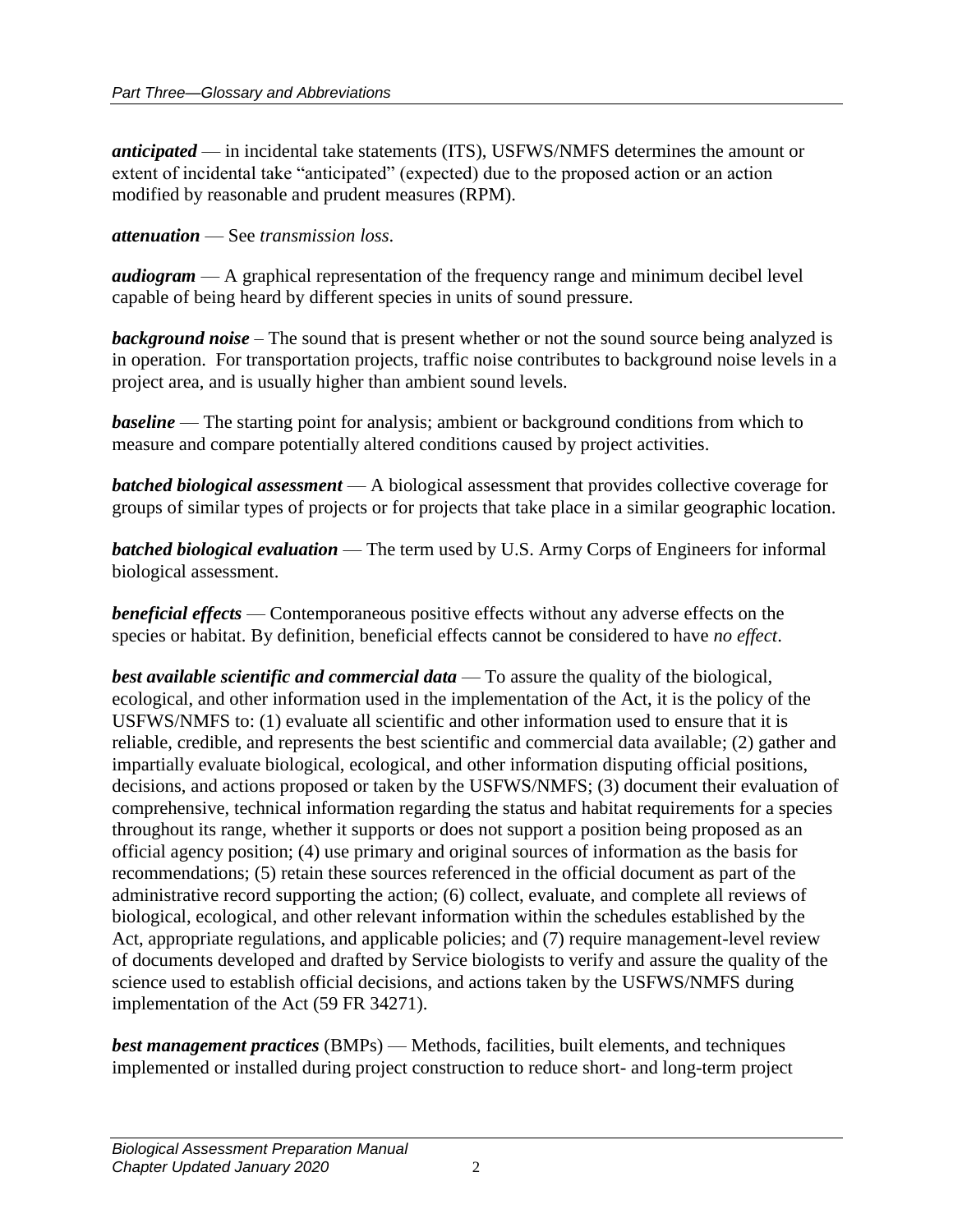impacts on listed and sensitive species and habitat. These measures are included as part of the federal agency's proposed action. They are not recommendations or suggestions.

*biodiversity* — the variety of life and its processes, including the variety of living organisms, the genetic differences among them, and the communities and ecosystems in which they occur.

*biofiltration* — The process of filtering water through biological materials, such as vegetation.

*bioinfiltration* — The process of infiltrating water through biological materials, such as vegetation.

*biological assessment* (BA) — The information prepared by or under the direction of an action agency to determine whether a proposed action (major construction activity) is likely to affect listed and proposed species and designated and proposed critical habitat that may be present in the project action area, including the evaluation of potential effects of the action on such species and habitat. The outcome of the biological assessment (BA) determines whether formal consultation or a conference is necessary.

*biological opinion* (BO or BiOp) — The document prepared by the U.S. Fish and Wildlife Service or National Marine Fisheries Service that states the opinion of the Service as to whether a federal action is likely to jeopardize the continued existence of listed species or result in the destruction or adverse modification of critical habitat.

*bioretention* — The process of temporarily retaining water in a natural terrestrial community of plants, microbes, and soil.

*candidate species* — A species for which the Service has on file sufficient information on biological vulnerability and threats to support a proposal to list it as threatened or endangered. Until a proposed rule is issued to list a candidate species, authors of biological assessments are not required to address the species, although it is recommended.

*coalescing plates* — A device with parallel plates to separate oil from water by means of gravity.

*community noise level* — See *environmental noise level*.

*compost* — Organic residue, or a mixture of organic residues and soil, that has undergone biological decomposition until it has become relatively stable humus.

*concurrence* — requested written agreement of the USFWS/NMFS of the action agency's determination of effects for "*not likely to adversely affect* (NLAA)" or "*beneficial, not likely to adversely affect* (B-NLAA)" determinations of a proposed action or program on listed species and/or their habitat. Written concurrence is requested by the action agency from USFWS/NMFS in which the BA determines either NLAA or B-NLAA determinations.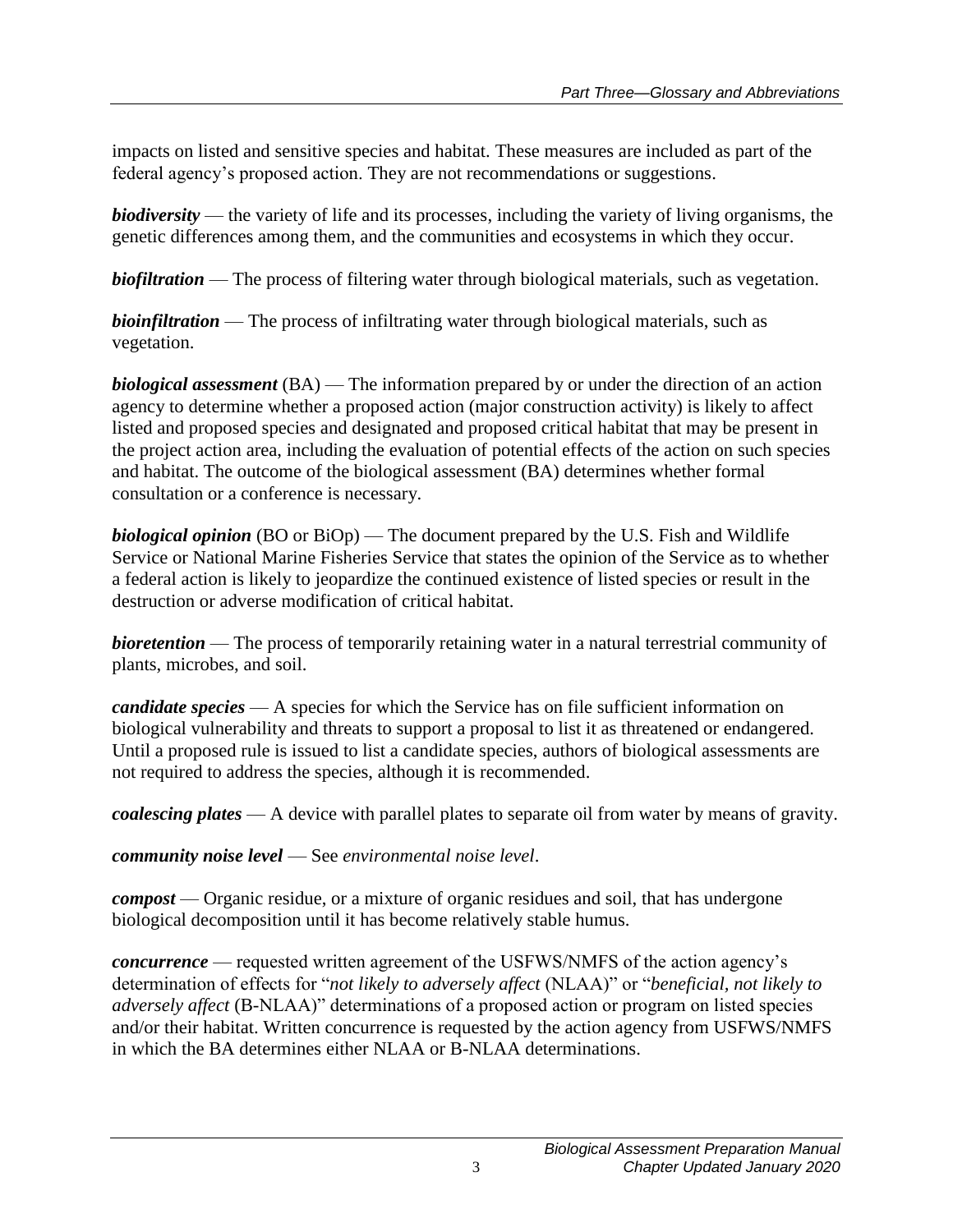*conference* — A process of early interagency cooperation involving discussions between an action agency and the Services pursuant to Section 7(a)(4) of the Endangered Species Act regarding the likely impact of the agency's proposed action on proposed species or critical habitat. Conferences are intended to help identify and resolve potential conflicts between an action and species conservation early in project planning, and to develop recommendations to minimize or avoid adverse effects (50 CFR 402.02, 50 CFR 402.10).

*conservation measure* (CM) — Actions to benefit or promote the recovery of listed species that are included by the federal agency as an integral part of the proposed action. These actions will be taken by the federal agency or applicant, and serve to minimize or compensate for the effects of the action on the species under review. These may include actions taken prior to the initiation of consultation, or actions which the fedral agency or applicant have committed to complete in a BA or similar document.

*conservation recommendations* – Conservation recommendations are discretionary agency activities described in a USFWS or NMFS biological opinion that minimize or avoid adverse effects of a proposed action on listed species or critical habitat, to help implement recovery plans, or to develop information.

*conservation recommendations (Essential Fish Habitat)* – EFH conservation recommendations are advisory and non-binding to the federal action agency. The federal agency is required to provide a written response to NMFS within 30 days describing the measures proposed by the agency for avoiding, mitigating, or offsetting the impact of the activity on EFH. In the case of a response from a federal agency that is inconsistent with NMFS recommendations, the federal agency must explain in writing its reasons for not following the recommendations.

*constituent elements* — see physical and biological features.

*consultation* — The process required of a federal agency under section 7(a)(2) of the ESA when any activity authorized, carried out, or conducted by that agency may affect a listed species or designated critical habitat; consultation is with the USFWS/NMFS.

*critical habitat* — Specific geographical areas that possess physical or biological features that are essential to the conservation of listed species. These designated areas may require special management consideration or protection.

*critical ratio* -- The difference, in dB, between a hearing threshold and a masking noise.

*cumulative effects* — The effects of other, future state or private actions that are reasonably certain to occur within the federal project action area (50 CFR 402.02). (This definition of cumulative effects is different from the one provided under NEPA.)

*cylindrical spreading* — The spreading (of sound) in a cylindrical or tubular form from the source.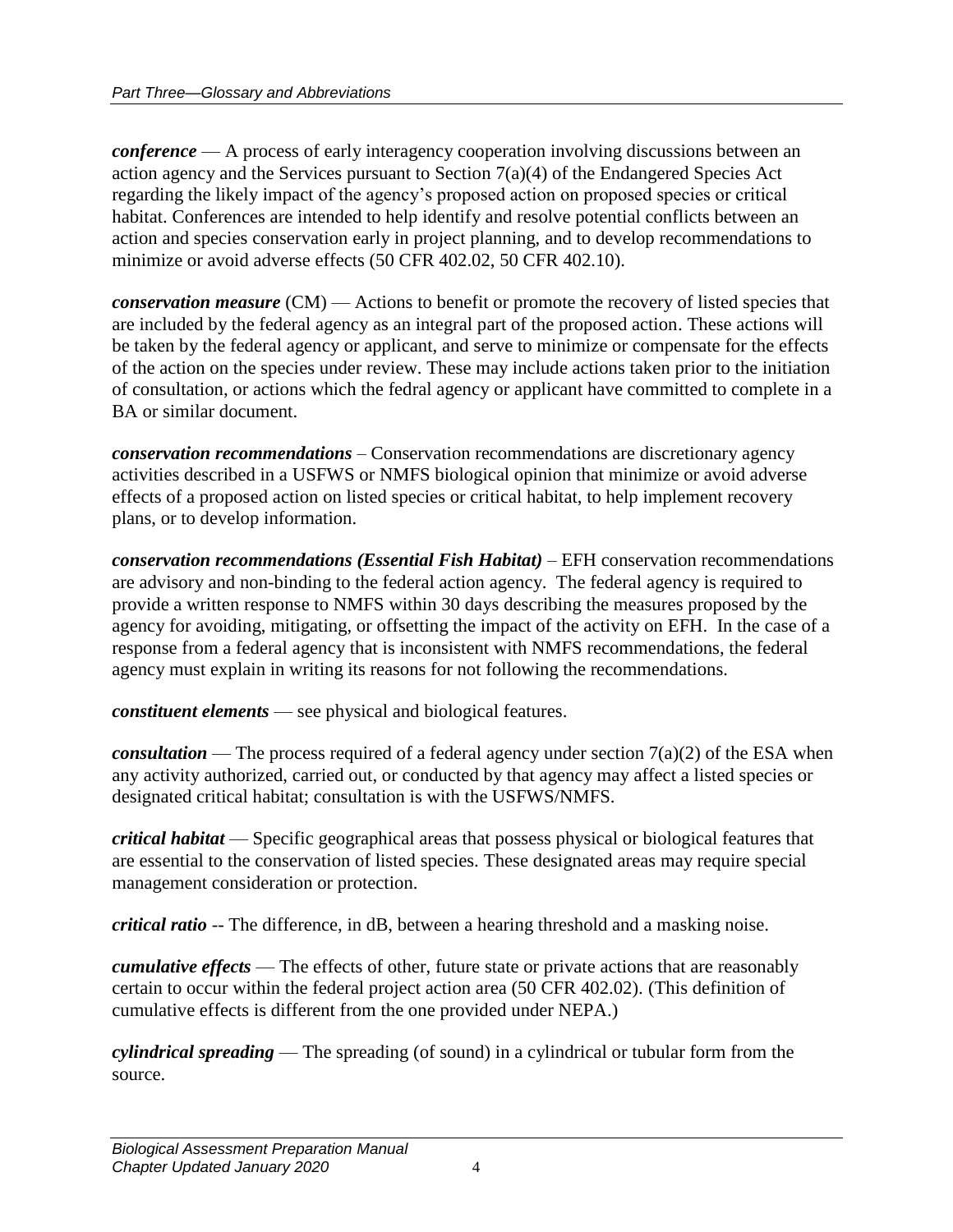*decibel* (dB) — A unit describing the amplitude of sound, equal to 20 times the logarithm to the base 10 of the ratio of the pressure of the sound measured to the reference pressure. The reference pressure for water is 1 micro pascal  $(\mu Pa)$  and air is 20 micro pascals (the threshold of healthy human audibility).

*delayed consequences -* Effects caused by the proposed action later in time but still reasonably certain to occur. Formerly referred to as indirect effects.

*delayed mortality* — When a fish dies more than 1 hour and less than 48 hours after removal from the fish cage.

*delayed mortality zone* — The radius around a pile being driven where the peak sound pressure level and impulse are not great enough to result in immediate death, but result in mortality several hours to several days later.

*delist* — To remove an animal or plant species from the USFWS/NMFS' official list of Threatened and Endangered wildlife and/or plant species.

*detention* — The temporary storage of runoff, which is released at a slower rate than it was collected. Detention facilities are most commonly used for flow control.

*direct effects* — Impacts resulting from the proposed action.

*discountable effects* — Potential effects of a proposed action that are extremely unlikely to occur. Based on best judgment, a person would not expect discountable effects to occur.

*distinct population segment* (DPS) — A designation used by the U.S. Fish and Wildlife Service for a discrete vertebrate stock that is treated as an individual species (e.g., a specified seasonal fish run in a particular river). This is equivalent to the NMFS evolutionarily significant unit (ESU) classification.

*drywell* — A well completed above the water table so that its bottom and sides are typically dry except when receiving fluids. Drywells are designed to disperse water below the land surface and are commonly used for stormwater management in eastern Washington.

*ecology embankment* — A stormwater treatment facility constructed in the pervious shoulder area of a highway, consisting of a vegetation-covered French drain containing filter media.

### *effect/affect* — See *affect/effect*.

*effects of the action* — The direct and indirect effects of a federal action on listed species or critical habitat, together with the effects of other interrelated and interdependent activities. Direct effects are those resulting from the proposed action. Indirect effects are those caused by the proposed action later in time, but still reasonably certain to occur. Interrelated actions are part of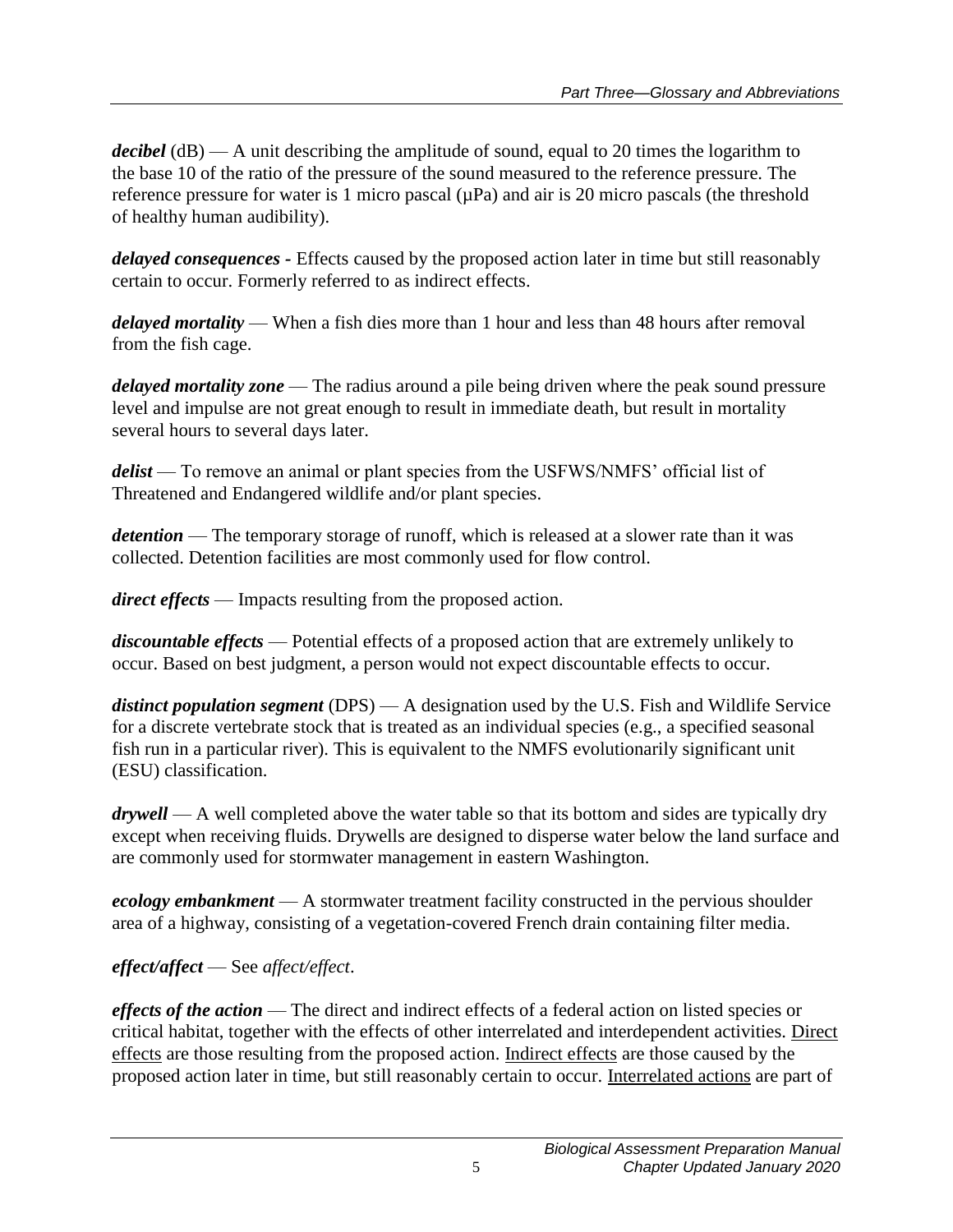a larger action and depend on the larger action for their justification. Interdependent actions are those that have no independent utility apart from the action under consideration.

*endangered species* — A species that is in danger of extinction throughout all or a significant portion of its range.

*environmental noise level* — The normal or existing level of environmental sound at a given location, in the absence of traffic.

*evolutionarily significant unit* (ESU) — A designation used by NMFS for certain local salmon populations or runs that are treated as individual species. This is equivalent to the U.S. Fish and Wildlife Service distinct population segment (DPS) classification.

*federal action agency* — The federal agency that proposes a specific action or triggers a federal nexus for a project (by providing permits, funding, etc.). This agency is responsible for formally submitting a biological assessment for the proposed action to the Services for review and informal or formal consultation.

*federal nexus* — A project with a federal nexus either has federal funding, requires federal permits, or takes place on federal lands.

*filter strip* — A grassy area with gentle slopes that treats stormwater runoff from adjacent paved areas before it can concentrate into a discrete channel.

*formal consultation* — The process between the Services and the action agency that commences with the action agency's written request for consultation under Section  $7(a)(2)$  of the Endangered Species Act (ESA) and concludes with the Service's issuance of a biological opinion under Section 7(b)(3) of the ESA.

*frequency* — The number of times per second that the sine wave of sound repeats itself, or that the sine wave of a vibrating object repeats itself. Now expressed in hertz (Hz), formerly in cycles per second (cps).

*frequency spectrum* — Distribution of sound pressure versus frequency for a waveform, dimension in root mean square (RMS) pressure and defined frequency bandwidth.

*gas bladder* — An air-filled sac located between the alimentary canal and the kidneys. It is filled with  $CO_2$ ,  $O_2$  and  $N_2$  in different proportions than found in air, also called the swim bladder. It is functionally a hydrostatic organ to help control buoyancy, but also plays an important role in sound reception in some species of fish.

*hair cells* — Cells within the inner ear of most vertebrates that contain ciliary bundles that respond to sound pressure and create the sensation of hearing.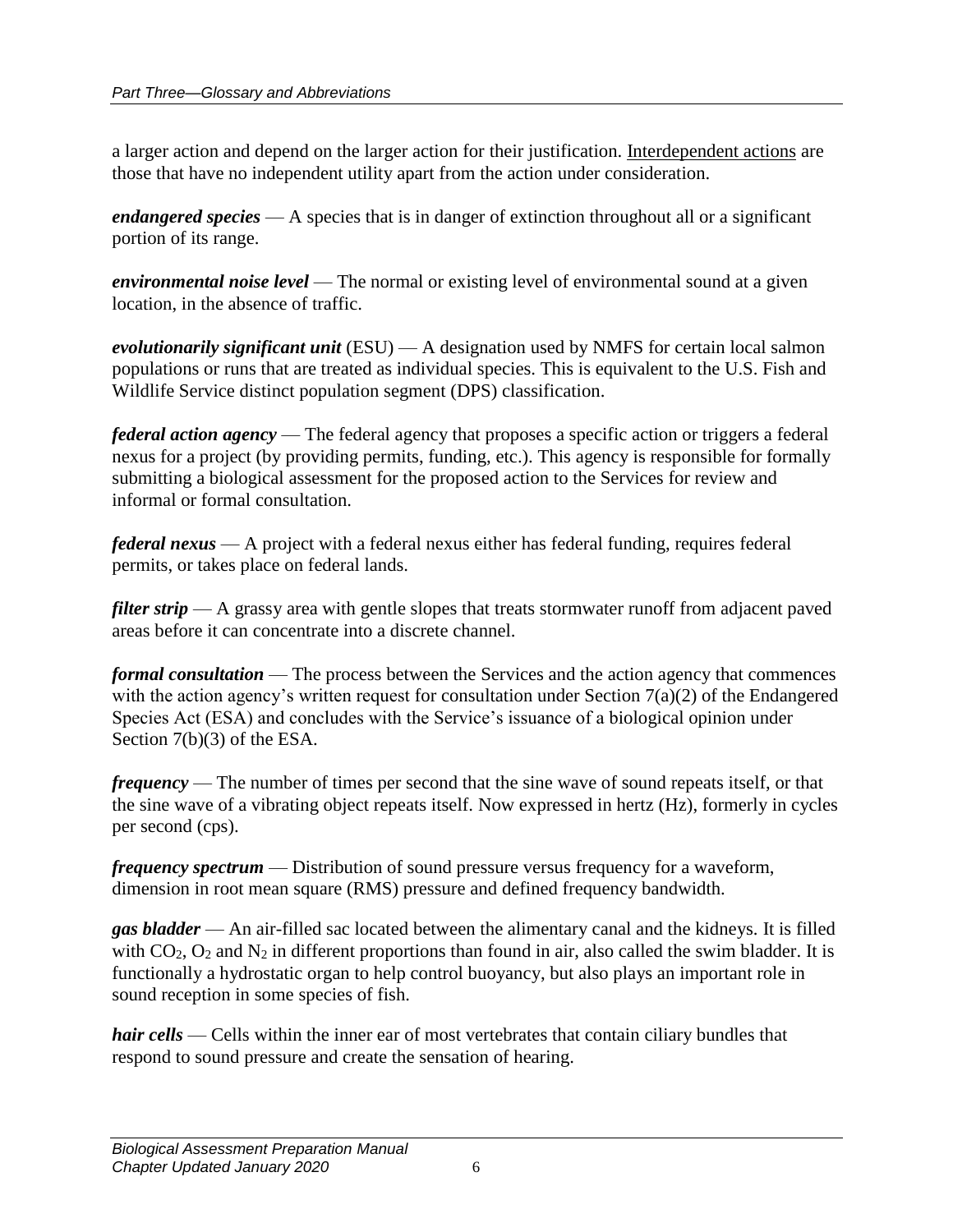*harass* (50 CFR Part 17) — An intentional or negligent act or omission that creates the likelihood of injury to wildlife by annoying to such an extent as to significantly disrupt normal behavior patterns, which include but are not limited to breeding, feeding, and sheltering.

*hard site conditions* — Areas where there is no excess ground-effect noise attenuation, such as asphalt, concrete, hard-packed soils, and water surfaces.

*harm* (50 CFR Part 17) — In the definition of *take* in the Endangered Species Act. Harm is defined by the USFWS to include significant habitat modification or degradation where it actually kills or injures wildlife by significantly impairing essential behavioral patterns, including breeding, feeding, and sheltering (50 CFR 17.3). NMFS' definition of harm includes significant habitat modification or degradation where it actually kills or injures fish or wildlife by significantly impairing essential behavioral patterns, including breeding, feeding, spawning, migrating, rearing, and sheltering (64 FR 60727, November 8, 1999).

*hertz* (Hz) — Frequency or cycles per second; the number of complete pressure fluctuations per second above and below atmospheric pressure. Normal human hearing is between 20 Hz and 20,000 Hz. Infrasonic sounds are below 20 Hz, and ultrasonic sounds are above 20,000 Hz.

*hydrophone* — An underwater microphone.

*impervious surface* — A hard surface area that either prevents or retards the entry of water into the soil and from which water runs off at an increased rate of flow.

*impulse* — The time integral of the peak pressure, typically described in units of pounds per square inch per millisecond (psi/msec). It recognizes that a short pulse may do less damage than a longer duration pulse of the same pressure. Sound pressure is equivalent to kilowatts, while impulse is equivalent to kilowatt-hours.

*incidental take* — A *take* of listed species that results from an action but is not the direct purpose or intent of the action, as defined under the Endangered Species Act. Incidental *take* can be authorized through Section 7 consultation or through Section 10 conservation planning, such as a habitat conservation plan (HCP).

*incidental take statement* (ITS) — When a proposed federal action is found to be consistent with section 7(a)(2) of the ESA and that action may incidentally take individuals of listed species, USFWS/NMFS will issue an incidental take statement specifying the impact of any incidental taking of endangered or threatened species.

*indirect effects* — See delayed consequences. Effects caused by the proposed action later in time but still reasonably certain to occur.

*infiltration* — The downward movement of water from the surface to the subsoil.

*infiltration pond* — A facility that contains excess runoff then percolates that runoff into the surrounding soil.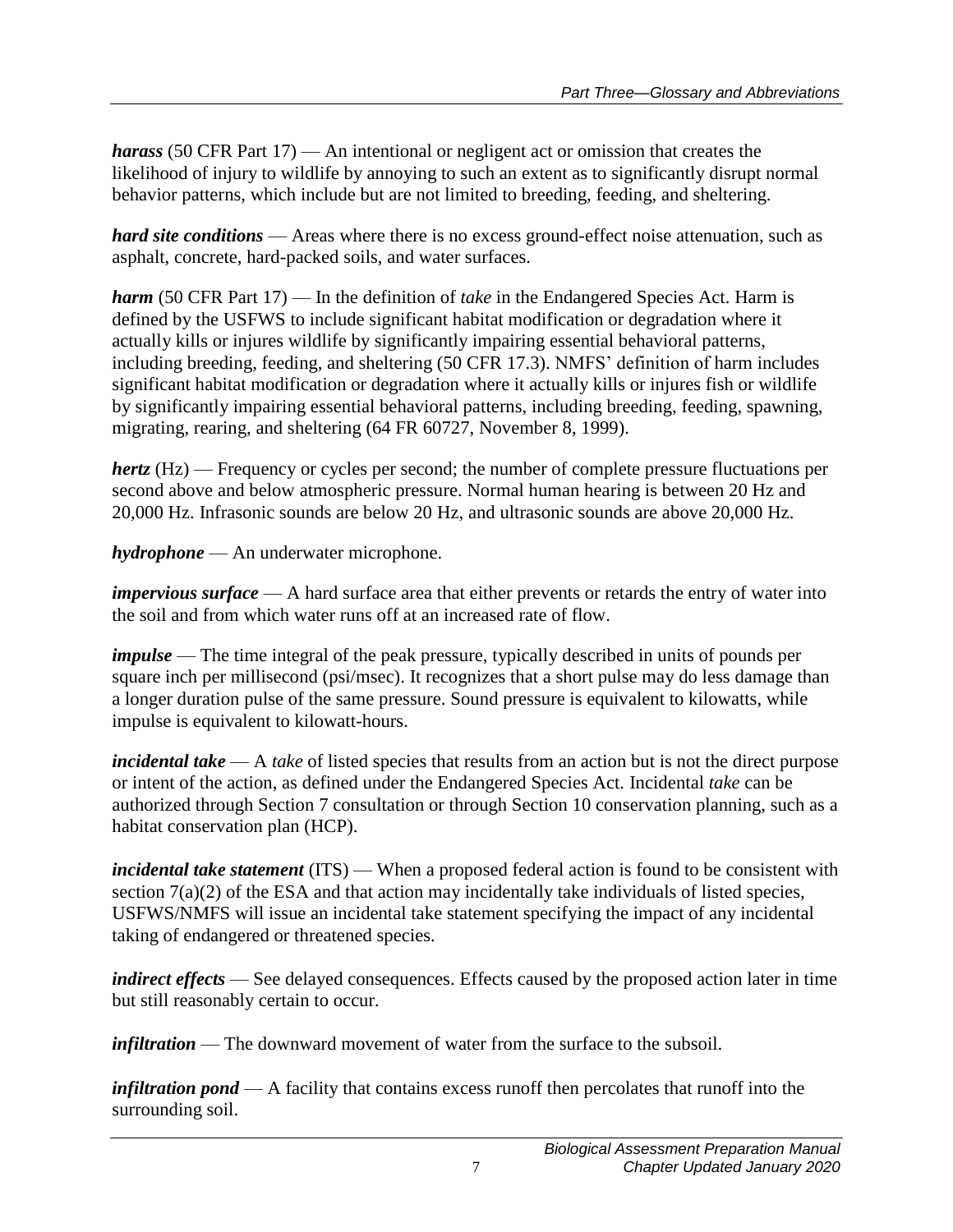*informal consultation* — There may be two types: 1) an optional process that includes all discussions and correspondence between the Service and the action agency or designated nonfederal representative prior to formal consultation (if determined to be necessary), or 2) the process initiated either to notify the Services of a no-effect determination, or to secure concurrence from the Services for a project that may affect but is not likely to adversely affect listed species or critical habitat.

*insignificant effects* — Effects that should never reach the scale where *take* occurs. Based on best judgment, a person would not be able to meaningfully measure, detect, or evaluate insignificant effects.

*interdependent action* — An action having no independent utility apart from the proposed action.

*interrelated action* — An action that is part of a larger action and depends on the larger action for its justification.

*is likely to jeopardize the continued existence of a proposed species or adversely modify proposed critical habitat* — When the action agency or the Services identify conditions where the proposed action has this result, a conference is required.

*jeopardize the continued existence of* — To engage in an action that reasonably would be expected to directly or indirectly reduce the likelihood of both survival and recovery of a listed species in the wild by reducing the reproduction, numbers, or distribution of that species.

*jeopardy* (50 CFR 402.02) — Classification given to an action that reasonably would be expected to directly or indirectly reduce the likelihood of both survival and recovery of a listed species in the wild by reducing the reproduction, numbers, or distribution of that species.

*kilojoule* (kJ) — The basic unit of force moving a body a unit distance in the metric system is 1 newton-meter or 1 joule. One joule is 0.7376 foot-pounds. A thousand joules (or 1 kilojoule) is represented as kJ.

*lagena* — One of three symmetrically paired structures in the inner ear of fishes associated with the bony otolith. In most species, the lagena detects acoustic pressure and acoustical particle motion.

*Leq* — The Equivalent sound pressure level – the steady sound level that, over a specified period of time, would produce the same energy equivalence as the fluctuating sound level actually occurring.

*likely to adversely affect* — The appropriate finding in a biological assessment (or conclusion during informal consultation) when effects on listed species are expected to be adverse and not: discountable, insignificant, or completely beneficial.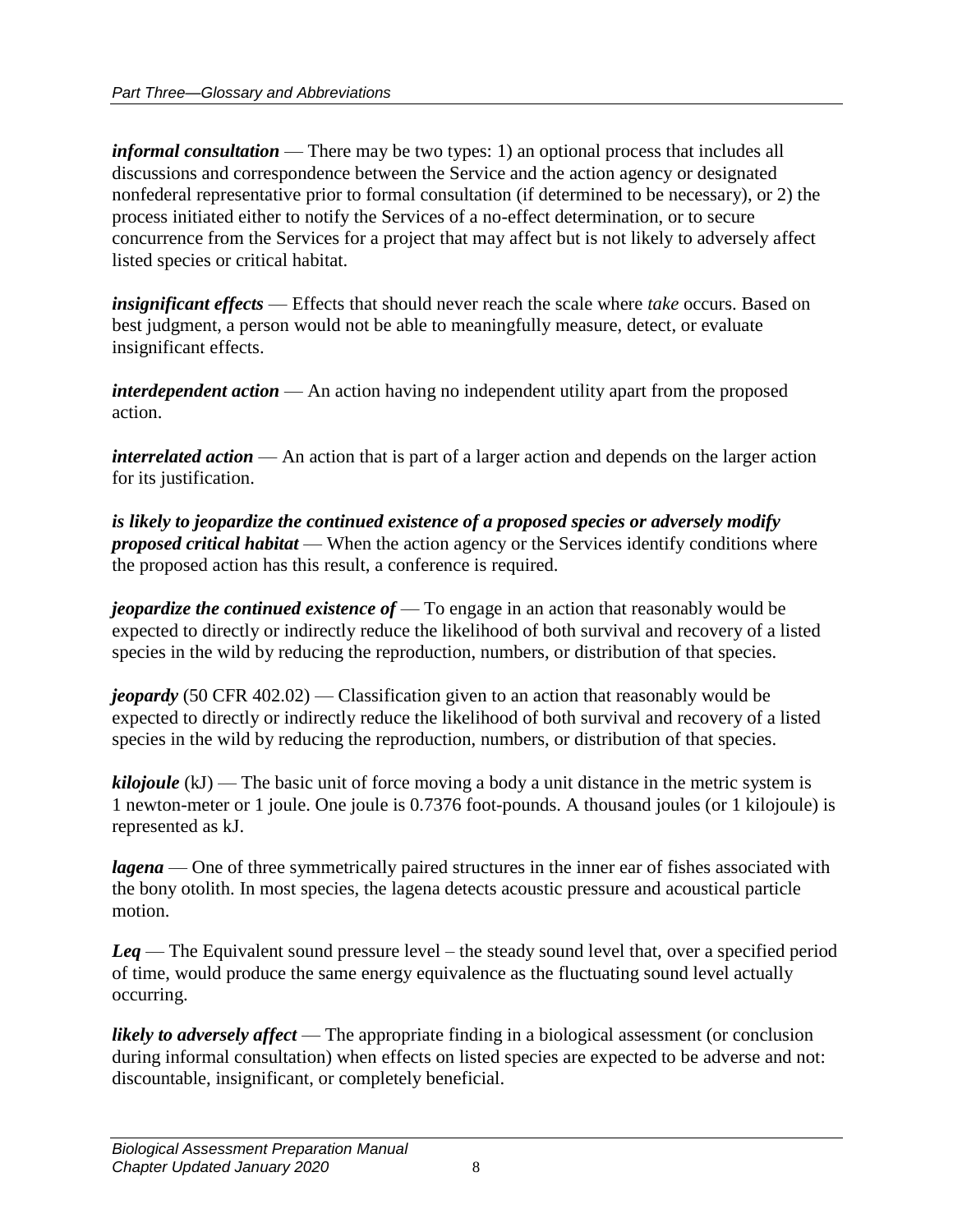*line source of noise* — A source of noise spread out into a line, such as the combined traffic on a roadway.

*listed species* — Any species of wildlife, fish, or plant that has been listed as endangered or threatened under Section 4 of the Endangered Species Act. Listed species are found in 50 CFR 17.11–17.12. Under the statute, the two types of species are treated in virtually the same way.

*Lmax* — The maximum sound level, in decibels, that occurs during a single event.

*major construction activity* — A construction project (or other undertaking having similar physical effects) that is a major federal action significantly affecting the quality of the human environment, as referred to in the National Environmental Policy Act (NEPA, 42 USC 4332  $(2)(c)$ .

*masking* -- Interference with the detection of one sound by another (Dooling and Therrien 2012).

*may affect, likely to adversely affect* — The appropriate finding in a biological assessment (or conclusion during informal consultation) if any adverse effect on listed species may directly or indirectly result from the proposed action or its interrelated or interdependent actions, and the effect is not discountable, insignificant, or beneficial. If the overall effect of the proposed action is beneficial to the listed species but is also likely to cause some adverse effects, then the proposed action is *likely to adversely affect* the listed species. If incidental *take* is anticipated to result from the proposed action, a determination of *likely to adversely affect* should be made, requiring initiation of formal Section 7 consultation.

*may affect, not likely to adversely affect* — The appropriate conclusion when effects on listed species are expected to be discountable, insignificant, or completely beneficial.

*mean lower low water* — Zero tidal elevation. Minus tides are below MLLW.

*media filter* — A filter that includes one of multiple media for removing pollutants such as compost, gypsum, perlite, zeolite, or activated carbon.

*micro pascal* ( $\mu$ Pa) — Most underwater acoustic sound pressure measurements are stated in terms of a pressure relative to 1 micro pascal.

*millisecond* (msec) — One-thousandth of a second.

*minimization measure* — Measures that reduce the impact of the project on listed species. Minimization measures are considered part of the proposed action that will be implemented, and are presented in the project description section of the biological assessment. They are not recommendations or suggestions,

*mortality* (fish) — Cessation of all activity including movements of the operculum, or when all respiration stops and the fish lies motionless.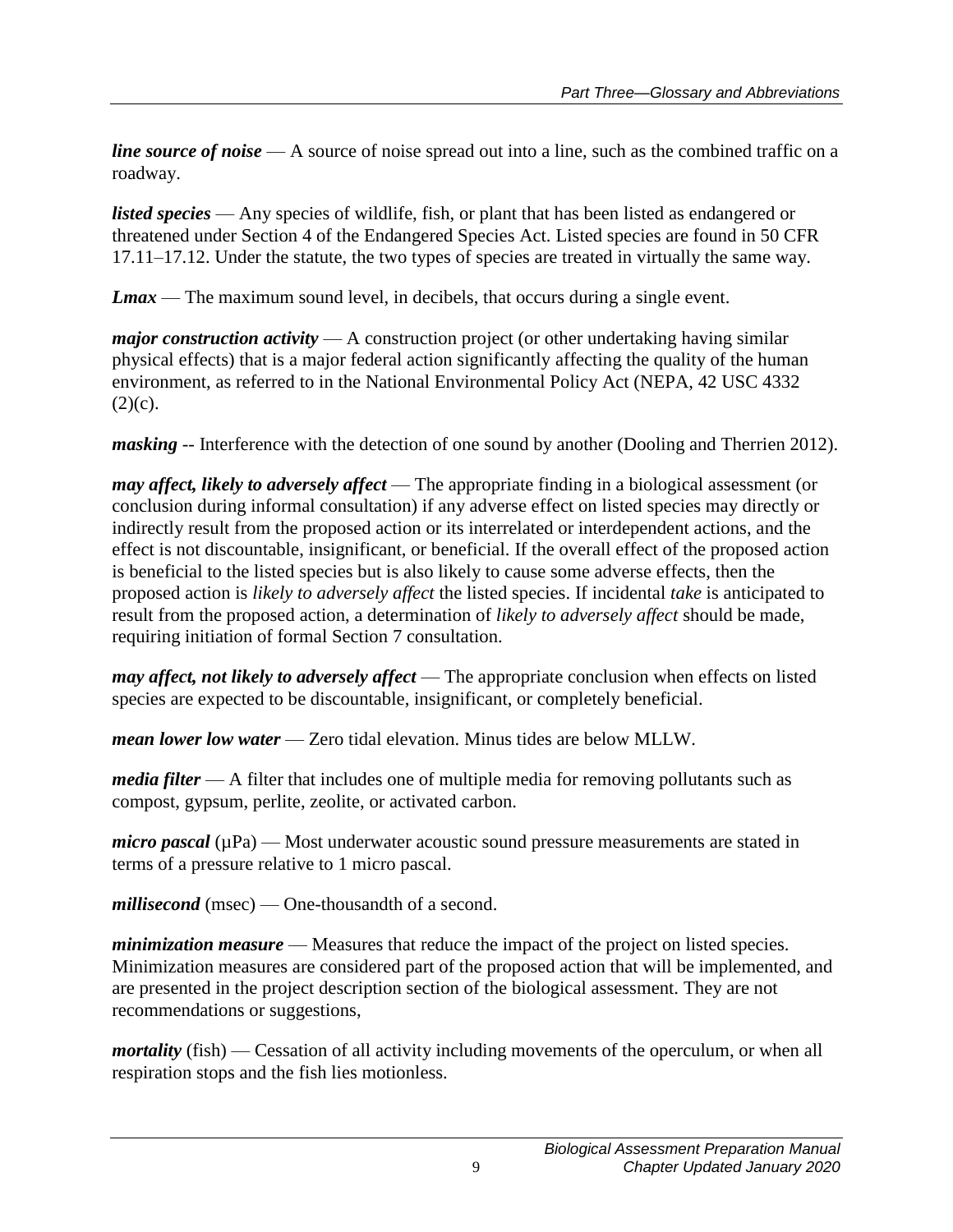*National Pollutant Discharge Elimination System* (NPDES) — The provision in the federal Clean Water Act that requires point source dischargers of pollutants to obtain permits, called NPDES permits. In Washington state, NPDES permits are administered by the Department of Ecology.

*no effect* — The appropriate conclusion when the proposed action will not affect a listed species or its critical habitat (i.e., will have no effect whatsoever—neither beneficial effects, nor highly improbable effects, nor insignificant effects).

*not likely to adversely affect* — The appropriate finding in a biological assessment (or conclusion during informal consultation) when effects on listed species are expected to be discountable, insignificant, or completely beneficial.

*occupied critical habitat* — Critical habitat that contains individuals of the species at the time of the project analysis. A species does not have to occupy critical habitat throughout the year for the habitat to be considered occupied (e.g., migratory birds). Subsequent events affecting the species may result in this habitat becoming unoccupied.

*outfall* — The point of water discharge from a stormwater facility.

*overpressure* — A positive pressure above ambient levels.

*pascal* (Pa) — A unit of pressure equal to 1 newton per square meter.

*peak* (sound) — The absolute peak sound level measured during an event.

*peak sound pressure* (unweighted), dB re 1 µPa — The peak sound pressure level based on the largest absolute value of the instantaneous sound pressure over the frequency range from 20 Hz to 20,000 Hz. This pressure is expressed here as a decibel (referenced to a pressure of 1 µPa) but can also be expressed in units of pressure, such as  $\mu Pa$  or PSI.

*performance-based biological assessment* — A type of biological assessment usually written early in the design phase of a project. Because detailed information on the project description and design is lacking at that stage, they establish habitat and species safeguards by defining actions that will not be included in the project or impacts that will be avoided.

*performance measure* — An observable or measurable benchmark for a particular performance objective against which a project can be compared. If the standards are met, the related performance objectives are considered to have been fully achieved. It is something quantifiable. Standards should be measures, not actions, and should be: 1) achievable, and 2) capable of being monitored.

*permanent threshold shift* **(PTS)** — A permanent, irreversible increase in the threshold of audibility at a specified frequency or portion of an individual's hearing range above a previously established reference level. The amount of permanent threshold shift is customarily expressed in decibels (ANSI 1995; Yost 2007). Available data from humans and other terrestrial mammals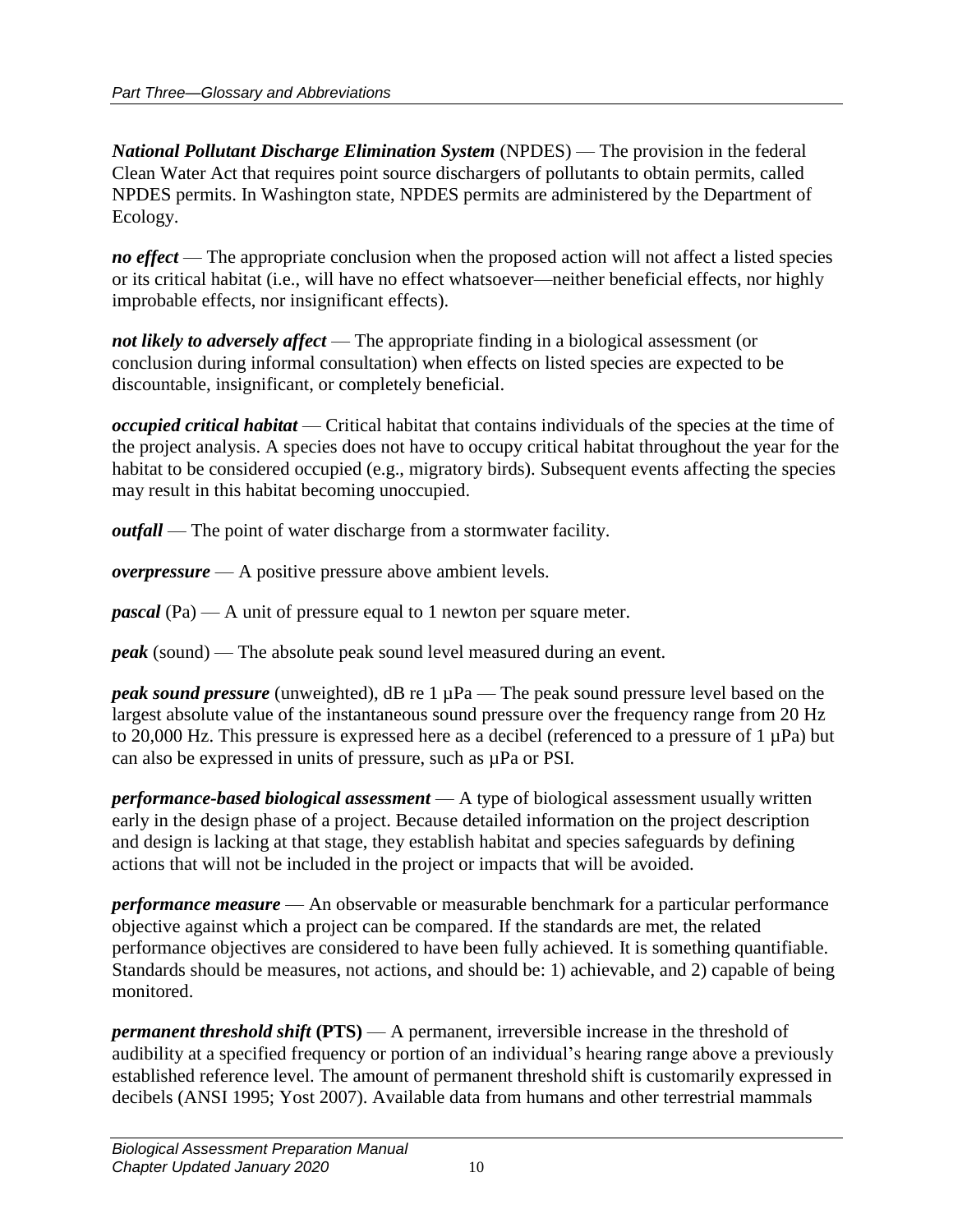indicate that a 40 dB threshold shift approximates PTS onset (see Ward et al. 1958, 1959; Ward 1960; Kryter et al. 1966; Miller 1974; Ahroon et al. 1996; Henderson et al. 2008).

*physical and biological features* – Habitat features within designated critical habitat that a listed species needs for life processes and successful reproduction. These features include: 1) space for individual and population growth and for normal behavior; 2) cover or shelter; 3) food, water, air, light, minerals, or other nutritional or physiological requirements; 4) sites for breeding and rearing offspring, germination, or seed dispersal; and 5) habitats that are protected from disturbances or are representative of the historical geographical and ecological distribution of the species. Replaced the term "primary constituent elements".

#### *physoclistous fish species* — See *physostomous*.

*physostomous fish species* — A species in which the swim bladder is connected to the esophagus by a thin tube. Air to fill the swim bladder is swallowed by the fish and directed to the swim bladder. Air removal from the swim bladder is by expulsion through this tube to the esophagus. Physoclistous fishes have no such connection. Instead, they add gas to the swim bladder using a highly specialized gas secreting system called the rete mirabile, which lies in the wall of the swim bladder and extracts gas from the blood using a counter-current system, much like that found in the kidney to remove wastes from the blood. Removal of gas from the swim bladder occurs by reabsorption into the blood.

*pile-driving time* — The number of minutes to drive a second section pile to its predetermined elevation.

*piscivorous animal* — A fish-eating animal.

*point source noise* — A noise whose source is more or less concentrated at a single point, such as construction noise or a single vehicle heard from a distance.

*predation* — The act of preying on another animal.

*primary constituent elements* – see physical and biological features.

*programmatic biological assessment* — A biological assessment that establishes conditions allowing specific activities that occur within general programs to proceed without individual concurrence from the Service (or allowing a shortened concurrence timeline).

*programmatic biological evaluation* — Term used by U.S. Army Corps of Engineers for an informal programmatic biological assessment.

*propagation loss* — The decrease in sound pressure level due to the spherical spreading of the sound wave. In the far field, the rate of decrease in the sound pressure level is proportional to the distance, or 1/r. In an unbounded, homogeneous medium, propagation loss is on the order of 6 dB for every doubling of the distance.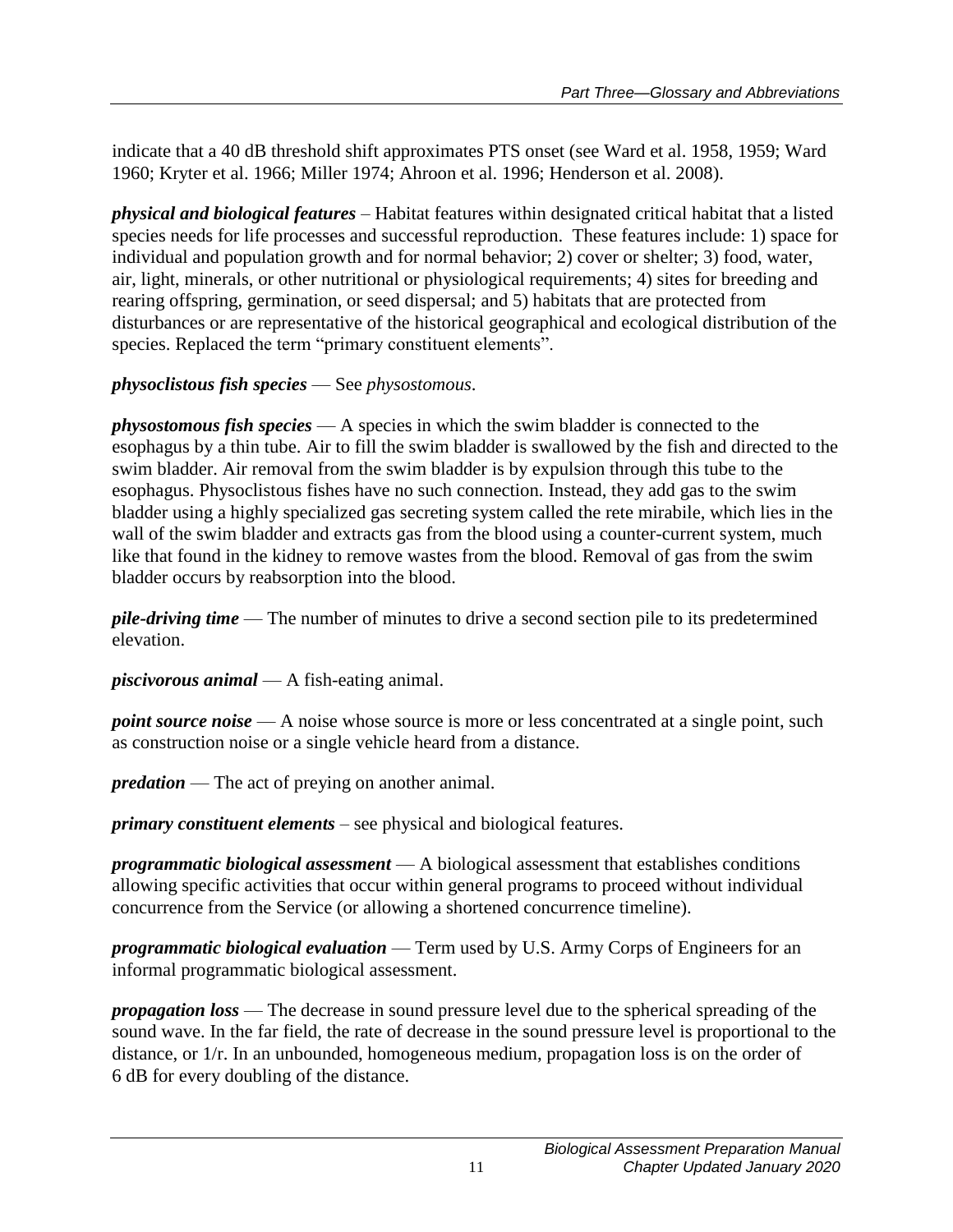*proposed critical habitat* — Habitat proposed and published in the Federal Register to be designated as critical habitat, or habitat proposed to be added to an existing critical habitat designation, under section 4 of the Act for any listed or proposed species.The appropriate finding in a biological assessment (or conclusion during informal consultation) when effects on listed species are expected to be discountable, insignificant, or completely beneficial.

*proposed species* —Any species of wildlife, fish, or plant that is proposed in the Federal Register to be listed under Section 4 of the ESA as threatened or endangered.

*range* (of a species) — The area or region over which an organism occurs.

*rate* — Percentage probability of an effect.

*reasonable and prudent measures* — Actions that the Services believe are necessary and appropriate to minimize the impacts (amount or extent) of incidental *take*. These measures are communicated to an action agency in a biological opinion issued by the Service.

*received level* (RL) -- the sound level at the receiver of interest.

*receiving water* — A body of water or a surface water system to which surface runoff is discharged.

*receptor* (noise) — The object or perceiver that receives or responds to a sound.

*recovery* — Action that is necessary to reduce or resolve the threats that caused a species to be listed as threatened or endangered.

*recovery unit* — Management subsets of the listed species that are created to establish recovery goals or carry out management actions. To lessen confusion in the context of section 7 and other ESA activities, a subset of an animal or plant species that needs to be identified for recovery or management purposes will be called a "recovery unit" instead of a "population".

*retention* — The permanent collection and holding of stormwater runoff. Retention facilities are most commonly used for pollutant removal.

*rise time* — The time interval a signal takes to rise from 10 percent to 90 percent of its highest peak.

*RMS impulse* (root mean square) — Root square of the energy divided by the duration. It is the mean square pressure level of the pulse of sound from a strike of the hammer on a pile. It is described as the average pulse pressure and accepted as the reaction threshold for whales to seismic signals. RMS impulse is expressed in dB re 1 micro pascal. It is the unweighted root mean square sound level (20 Hz to 20 kHz) in dB re 1 µPa averaged over the duration of an impulse of sound.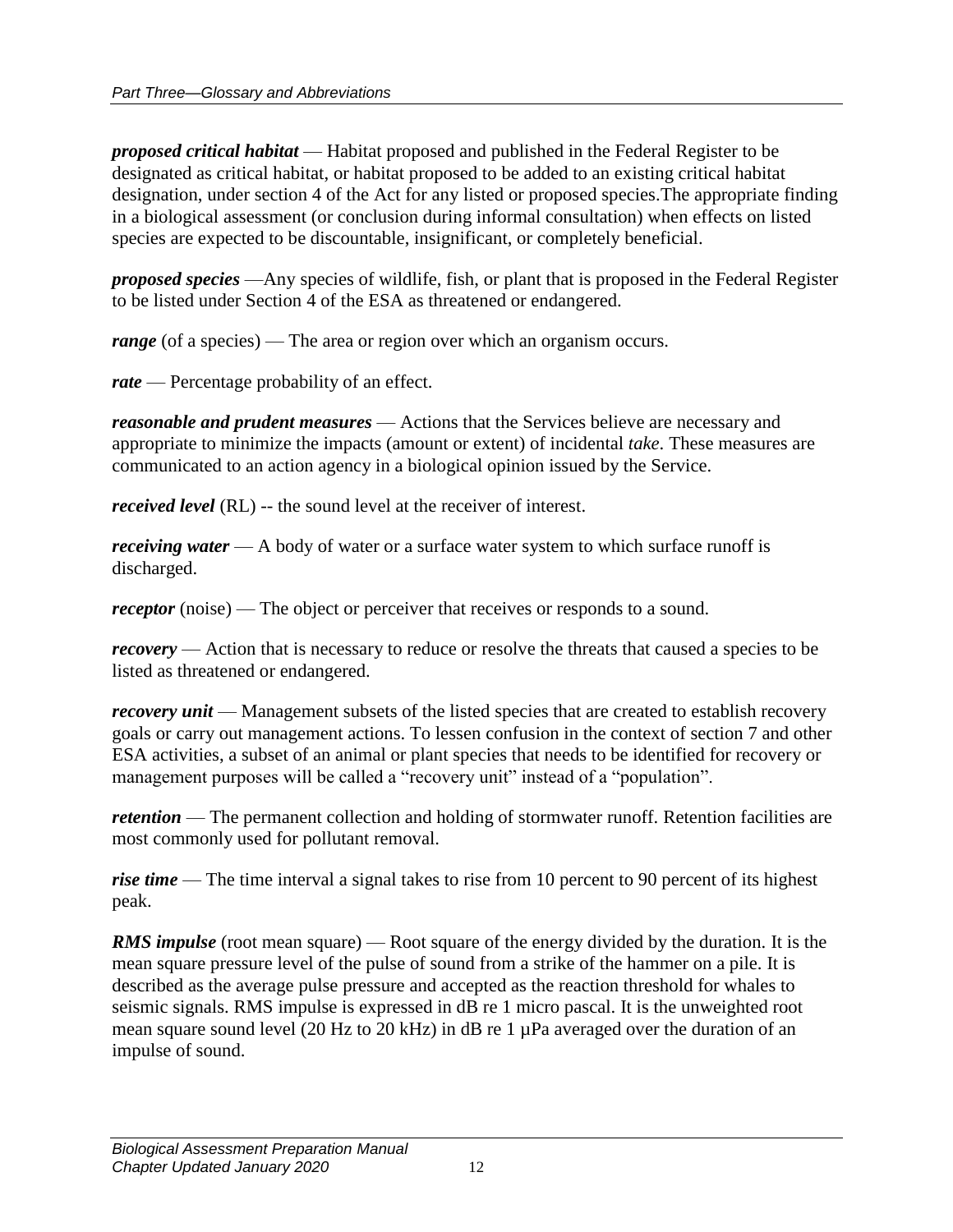*root mean square* (RMS) — The average of the squared pressures over the time that comprise that portion of the waveform containing 90 percent of the sound energy for one pile-driving impulse, commonly used in repetitive or relatively continuous measurements such as in speech or highway noise. It is not applicable to transient signals such as explosions. It is used in calculating longer-duration sound pulses such as a pile-driving pulse of sound.

*sacculus* — One of three symmetrically paired structures in the inner ear of fishes associated with the bony otolith. In most species the sacculus detects acoustic pressure and acoustical particle motion. This is where the hair cells are located.

*sand filter* — A manmade depression or basin with a layer of sand that treats (removes pollutants from) stormwater as it percolates through the sand and is discharged via a central collector pipe.

*the Services* — Abbreviated term for the U.S. Fish and Wildlife Service and National Marine Fisheries Service.

*soft site conditions* — Areas such as normal earth or ground with vegetation that are absorptive to sound energy, thereby providing ground-effect attenuation.

*sound exposure level* (SEL) — A common unit of sound energy used in airborne acoustics to describe short-duration events. The time integral of frequency-weighted squared instantaneous sound pressures. It is proportionally equivalent to the time integral of the pressure squared and can be described in terms of  $\mu$  Pa2 sec over the duration of the impulse. (Source: Fisheries and Hydroacoustic Monitoring Program Compliance Report, San Francisco-Oakland Bay Bridge East Span Seismic Safety Project 6-11.)

*sound flanking* — Noise that reaches an observer by paths around or over an acoustical barrier such as a bubble curtain.

*sound intensity* — The rate at which sound energy flows through a unit area.

*sound pressure level* (SPL) — Sound pressure is the sound force per unit area, usually expressed in micro pascals (or 20 micro newtons per square meter), where 1 pascal is the pressure resulting from a force of 1 newton exerted over an area of 1 square meter. The sound pressure level is expressed in decibels as 20 times the logarithm to the base 10 of the ratio between the pressure exerted by the sound to a reference sound pressure (e.g., 20 micro pascals). SPL = 20 log  $\{\}$   $\partial P$ µ 1 1. Sound pressure level is the quantity that is directly measured by a sound level meter.

*source* (noise) — A general term designating the prime sound energy generator.

*species* — Includes any subspecies of fish, wildlife, or plant, or any distinct population segment of any species of vertebrate fish or wildlife, which interbreeds when mature.

*species of concern* — A species, usually thought to be in decline, that may be considered for federal candidate status in the future.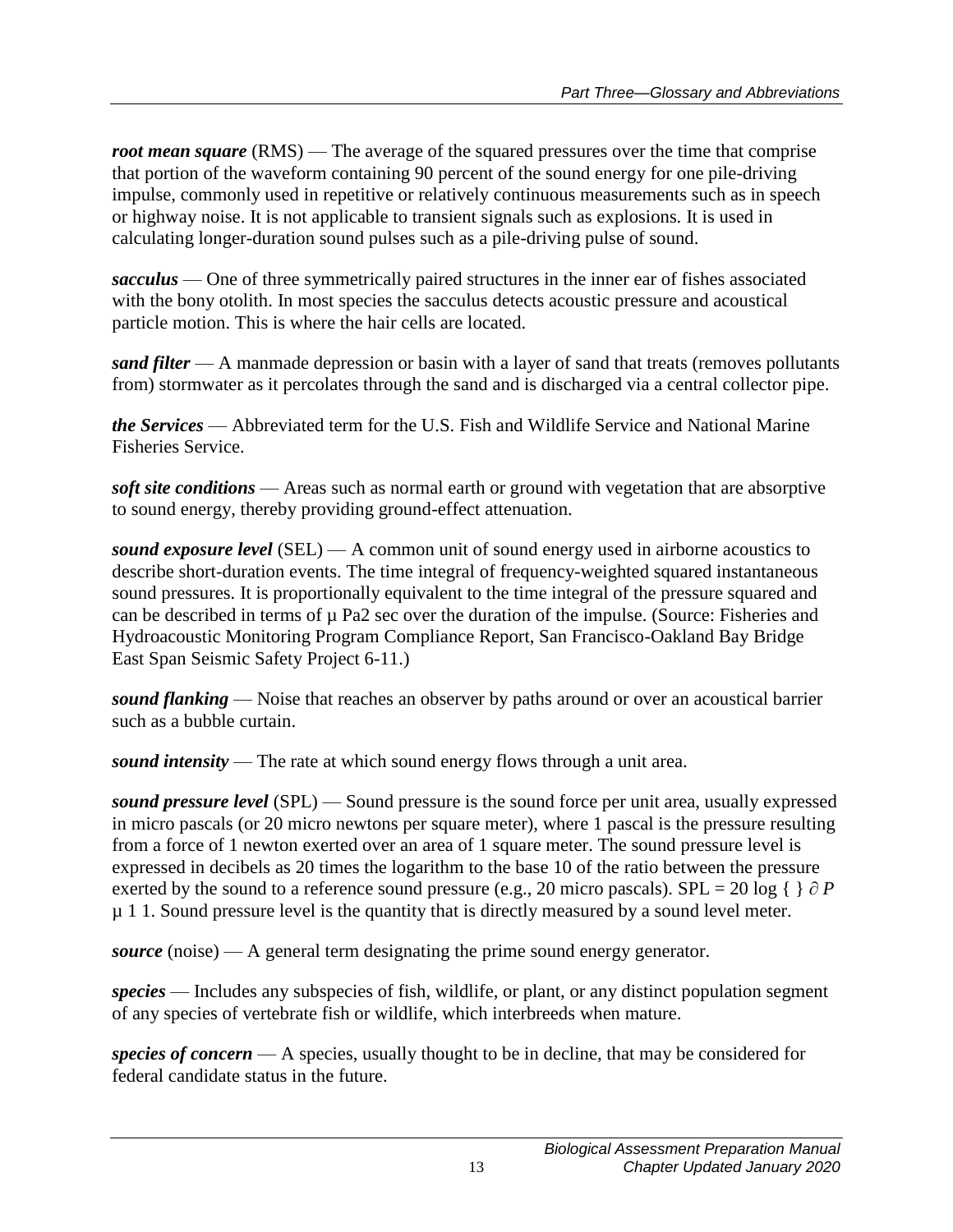*spectrum level* (SL) -- The amount of sound energy at a particular frequency, in dB.

*spherical spreading* — Spreading of sound pressure in a dome or sphere shape from the source.

*suitable habitat* — The area where an organism, including a plant, animal or fish, naturally or normally lives and grows.

*swale* — A natural depression or shallow drainage conveyance with relatively gentle side slopes, generally less than 1 foot, used to temporarily store, route, or filter runoff.

*swim bladder* — See *gas bladder*.

*take (taking)* — To harass, harm, pursue, hunt, shoot, wound, kill, trap, capture, or collect, or to attempt to engage in any such conduct (as defined under the Endangered Species Act 16 U.S.C. 1532(19)). USFWS and NMFS have expanded their definitions of harm (see definition for harm above).

*terms and conditions* – Terms and conditions are non-discretionary, reasonable and prudent measures required by the USFWS or NMFS, and described in a biological opinion. Terms and conditions must be implemented by the action agency in order to be exempt from the prohibitions of section 9 of the Endangered Species Act.

*threatened species* — Any species that is likely to become an endangered species within the foreseeable future throughout all or a significant portion of its range.

*threshold discharge area* — An on-site area draining to a single natural discharge location or multiple natural discharge locations that combine within 1/4-mile downstream (as determined by the shortest flow path).

*threshold shift* (TS) -- Temporary or permanent changes in auditory sensitivity as a result of exposure to noise (Saunders and Dooling 1974, p. 1962).

*time expended* — A field operation term indicating the time to bring up a cage, unload the fish, put a new group in, and drop the cage back to depth.

*total acoustic energy* (dB re 1 µPa2 sec) — Proportionally equivalent to the time integral of the pressure squared, described here in terms of  $\mu$ Pa2 sec over the duration of the impulse. Similar to the unweighted sound exposure level (SEL) standardized in airborne acoustics to study noise from single events.

*transducer* — A device used to convert underwater sound into electrical voltage.

*transect* — A marked or measured line or strip at a project site along which environmental samples are collected.

*transmission loss* — The accumulated decrease in acoustic intensity as the acoustic pressure wave propagates outward from the source due to spreading.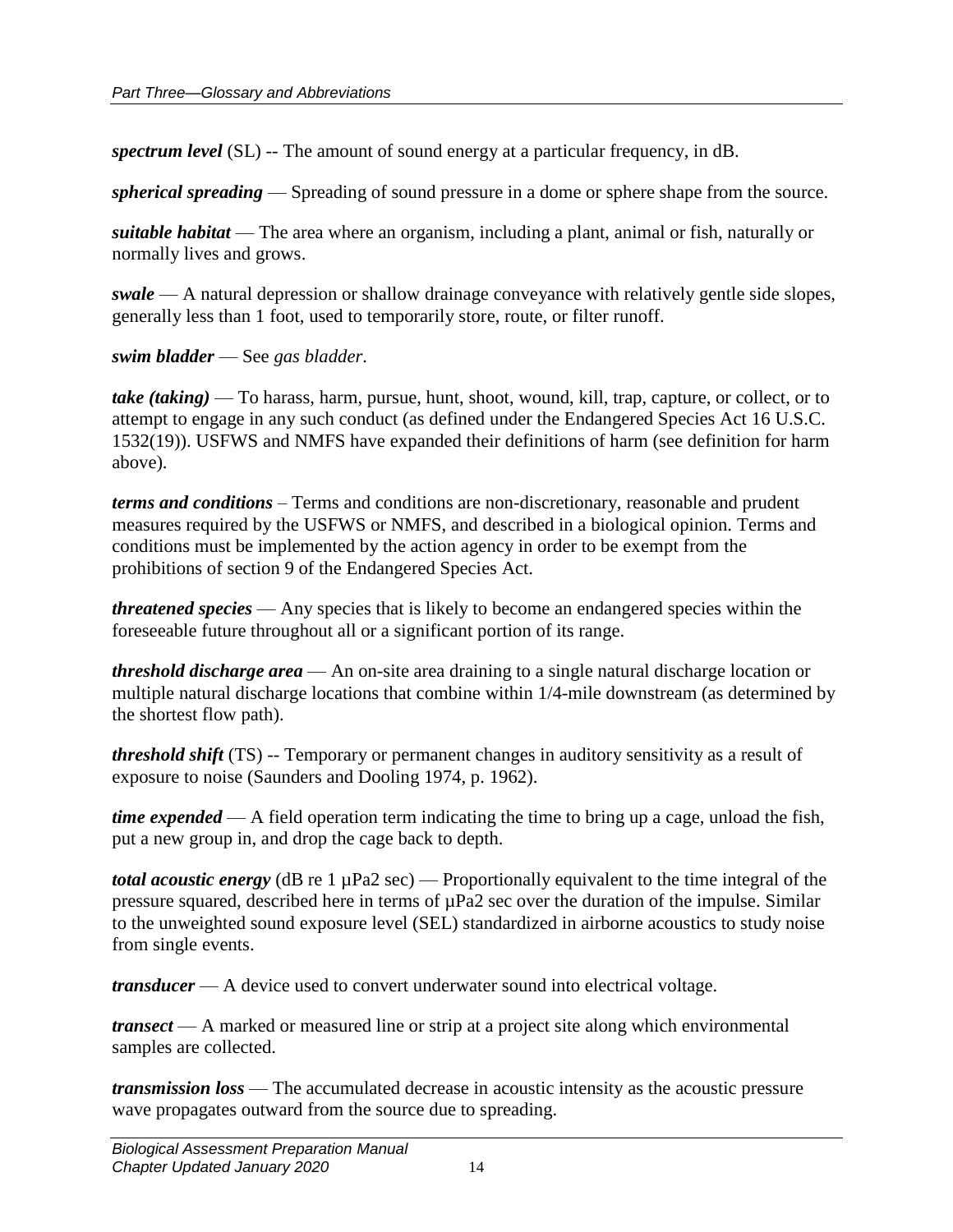*trench* — A long cut in the ground, i.e., a ditch or swale.

*trend line* — In technical analysis, a line or two parallel lines that indicate the direction in which a measurable effect is moving, and the direction in which it will continue to move.

*typical pile driving project* -- Installation of 24"-36" diameter steel piles with a vibratory hammer and impact proofing to determine load-bearing capacity with a two-hour dawn and dusk timing restriction (to avoid impacts to peak murrelet foraging periods).

*underpressure* — Negative pressure spike below ambient levels.

*unoccupied critical habitat* — Critical habitat that is not occupied (i.e., not permanently or seasonally occupied) by the listed species at the time of the project analysis. The habitat may be suitable, but the species has been extirpated from this portion of its range. Conversely, critical habitat may have been designated in areas unsuitable for the species, but restorable to suitability with proper management, if the area is necessary to either stabilize the population or assure eventual recovery of a listed species. As recovery proceeds, this formerly unoccupied habitat may become occupied. Some designated, unoccupied habitat may never be occupied by the species, but was designated since it is essential for conserving the species because it maintains factors constituting the species' habitat. For example, critical habitat may be designated for an upstream area maintaining the hydrology of the species' habitat downstream.

*utriculus* — One of three paired structures in the inner ear of fishes associated with the bony otolith. In most species the utriculus is involved in sound detection.

*vault* — An underground storage facility that collects runoff and either percolates that runoff into the surrounding soil at various rates or permanently pools the runoff.

*warranted but precluded* — a 12-month petition finding by the USFWS (or NMFS) that a petitioned action should be undertaken, but cannot because the resources necessary to do so are being devoted to actions with higher priority.

*waveforms* ( $\mu$ Pa over time) — A graphical plot illustrating the time history of positive and negative sound pressure of individual pile strikes shown as a plot of  $\mu$ Pa over time (i.e., seconds).

*wavelength* — The distance between successive peaks or nodes of a wave.

*wet pond* — A facility that contains a permanent pool of water and removes pollutants from highway runoff through sedimentation, biological uptake, and plant filtration.

*wet vault* — An underground storage facility that permanently pools water and acts as a settling basin for fine sediment bound with pollutants.

*zone of influence* (ZOI) ---- ZOI is based on an outward radial distance from the noise source, extending to the limit of a particular threshold level in a 360-degree area. Thus, there are separate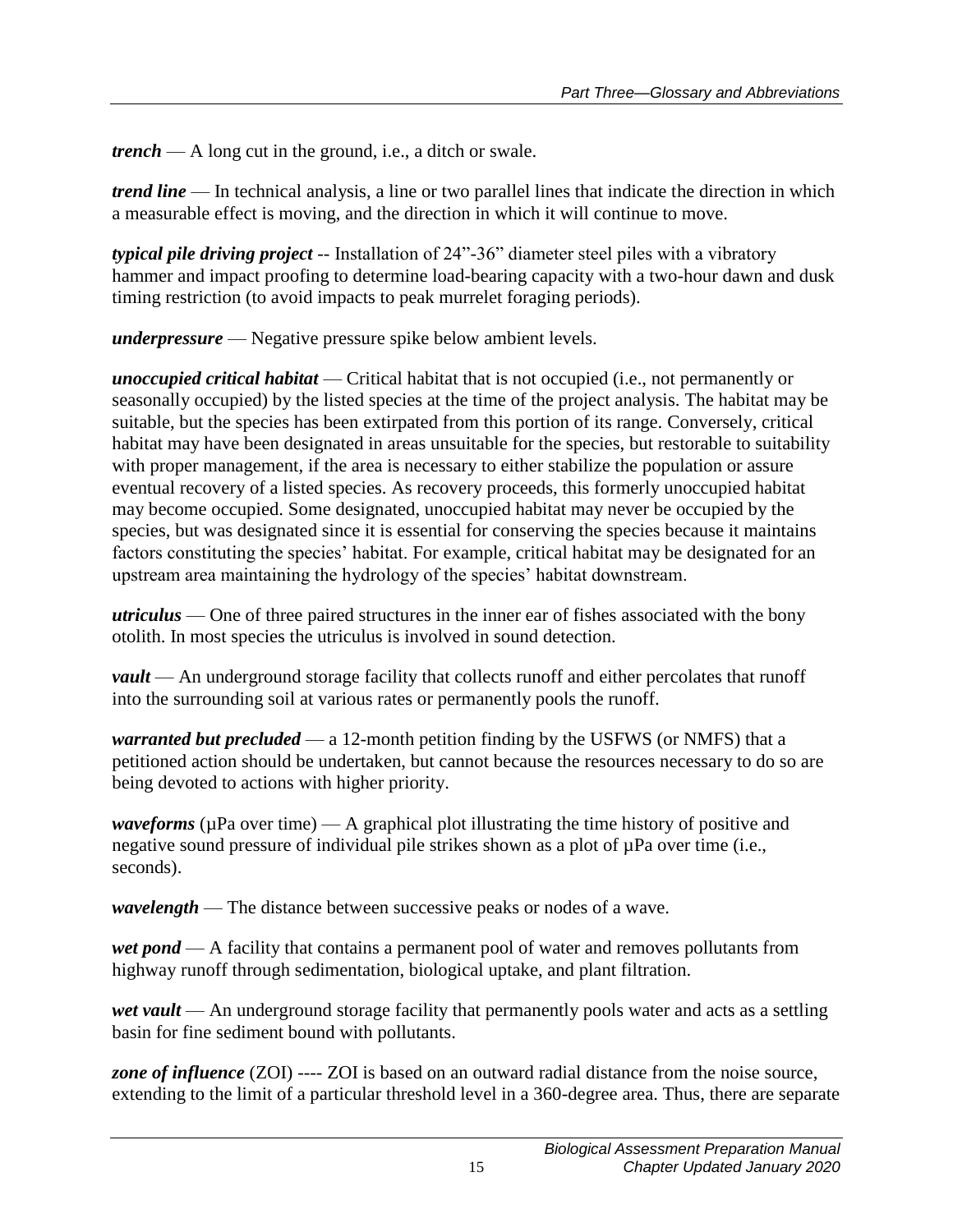ZOIs for mortality, injury, and harassment. The term is typically used in MMPA Incidental Harassment Authorizations.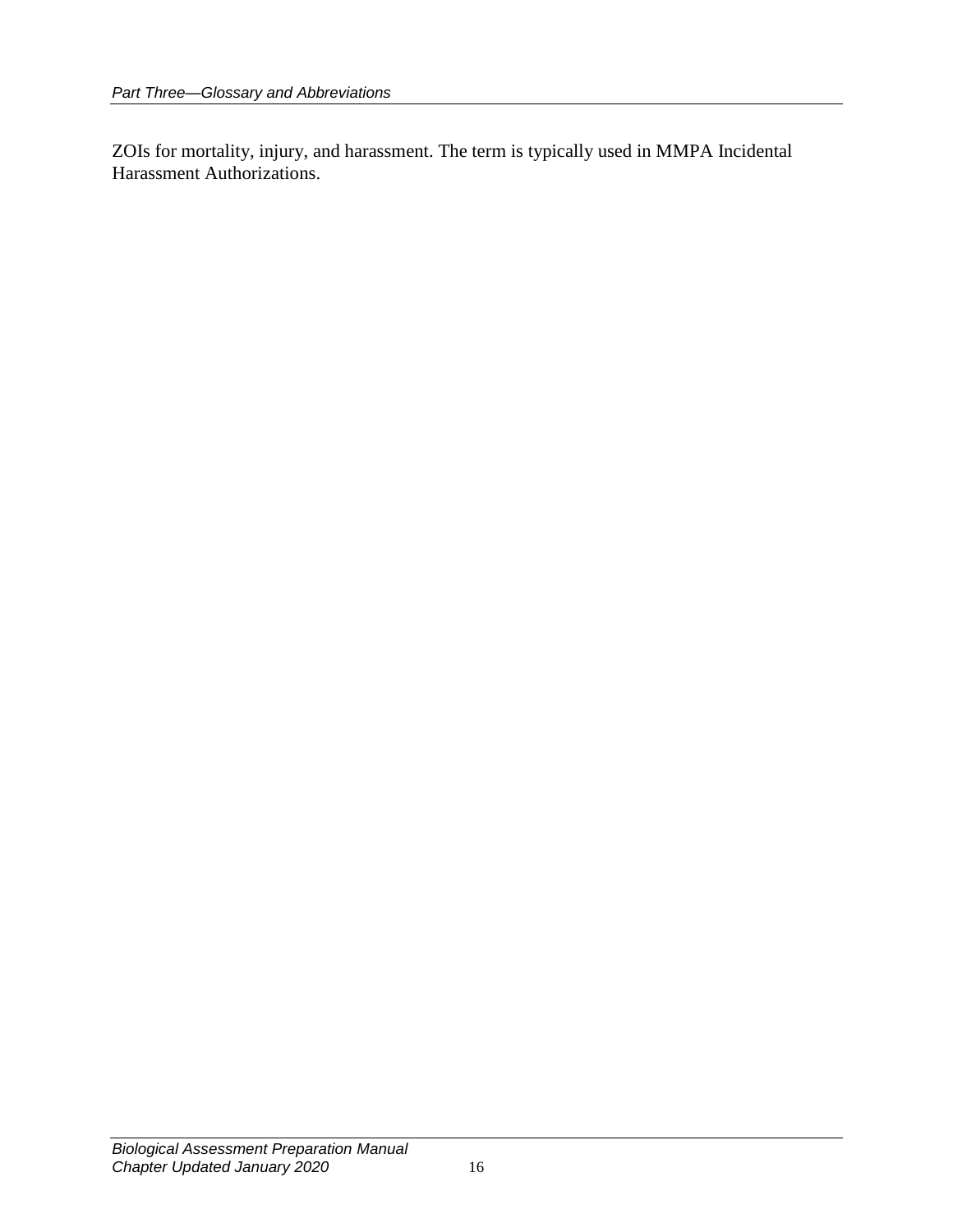## **21.2 Abbreviations**

| <b>ABC</b>   | air bubble curtain                                                                    |
|--------------|---------------------------------------------------------------------------------------|
| <b>AKART</b> | all known, available, and reasonable methods of prevention, control, and<br>treatment |
| <b>BA</b>    | biological assessment                                                                 |
| BE           | biological evaluation                                                                 |
| <b>BIA</b>   | <b>Bureau of Indian Affairs</b>                                                       |
| <b>BLM</b>   | <b>Bureau of Land Management</b>                                                      |
| <b>BMP</b>   | best management practice                                                              |
| <b>BO</b>    | biological opinion                                                                    |
| <b>CCA</b>   | chromated copper arsenate                                                             |
| <b>CE</b>    | categorical exclusion                                                                 |
| <b>CFR</b>   | Code of Federal Regulations                                                           |
| CM           | conservation measure                                                                  |
| Corps        | U.S. Army Corps of Engineers                                                          |
| <b>CR</b>    | critical ratio                                                                        |
| <b>CWA</b>   | Clean Water Act                                                                       |
| dBA          | A-weighted decibel                                                                    |
| dbh          | diameter at breast height (of a tree)                                                 |
| <b>DPS</b>   | distinct population segment                                                           |
| EA           | environmental assessment                                                              |
| <b>ECA</b>   | equivalent clear-cut area                                                             |
| Ecology      | <b>Washington Department of Ecology</b>                                               |
| <b>ECS</b>   | environmental classification summary                                                  |
| <b>EFH</b>   | essential fish habitat                                                                |
| EIS          | environmental impact statement                                                        |
| <b>EPA</b>   | <b>U.S. Environmental Protection Agency</b>                                           |
| <b>ESA</b>   | <b>Endangered Species Act</b>                                                         |
| <b>ESU</b>   | evolutionarily significant unit                                                       |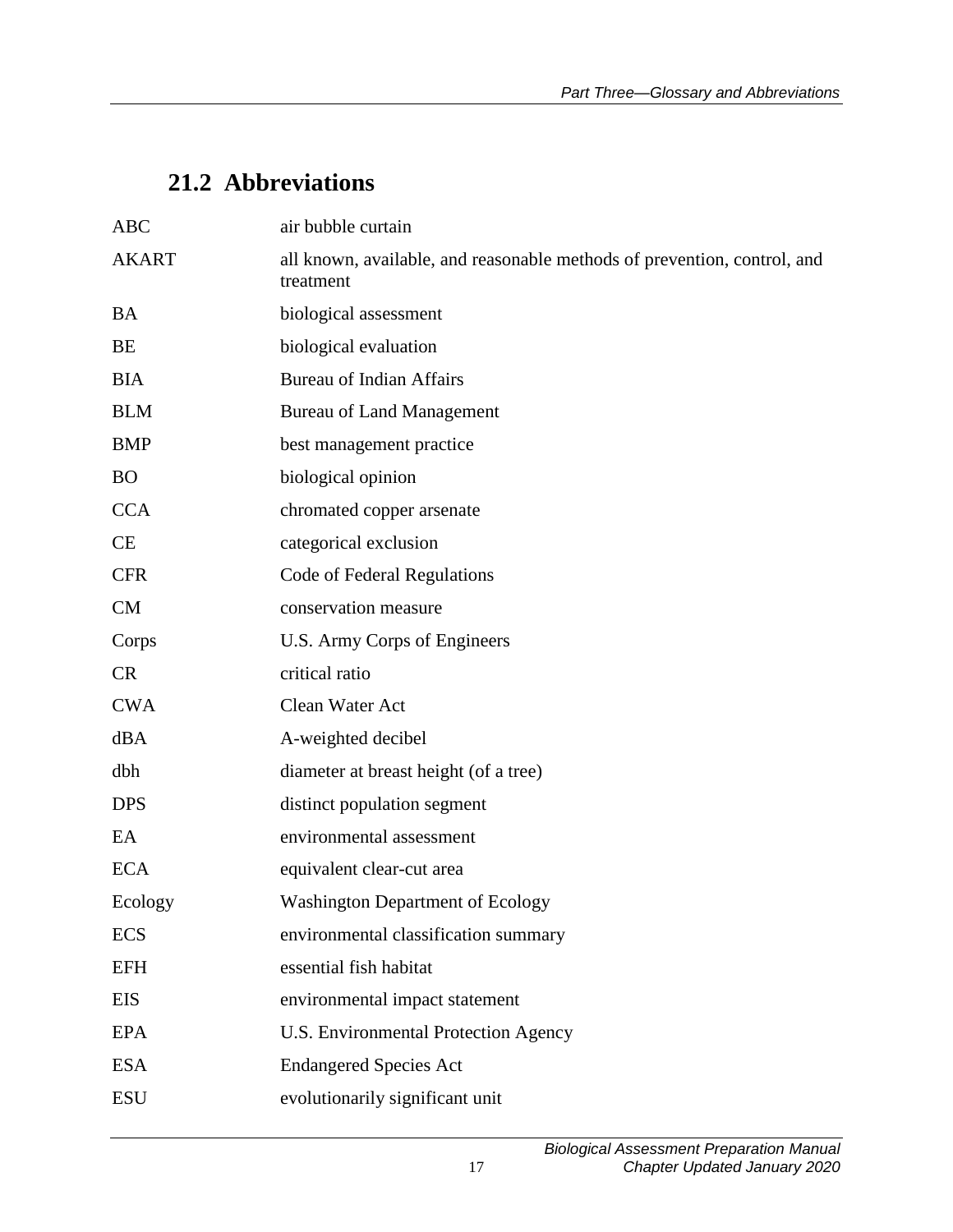| <b>FEMAT</b> | Forest Ecosystem Management Assessment Team Report (same as NFP)         |
|--------------|--------------------------------------------------------------------------|
| <b>FHWA</b>  | Federal Highway Administration                                           |
| <b>FMP</b>   | fishery management plan                                                  |
| <b>FONSI</b> | finding of no significant impact                                         |
| <b>FR</b>    | <b>Federal Register</b>                                                  |
| <b>GMA</b>   | Washington Growth Management Act                                         |
| <b>HCP</b>   | habitat conservation plan                                                |
| <b>HOV</b>   | high-occupancy vehicle                                                   |
| <b>HPA</b>   | hydraulic project approval                                               |
| <b>HRM</b>   | <b>WSDOT Highway Runoff Manual</b>                                       |
|              | HRM/ESA checklist Highway Runoff Manual/Endangered Species Act checklist |
| <b>HUC</b>   | hydrologic unit code                                                     |
| Hz           | hertz                                                                    |
| $\mathbf{L}$ | (WSDOT) Instructional Letter                                             |
| <b>ITS</b>   | intelligent transportation systems                                       |
| kJ           | kilojoule                                                                |
| <b>LTAA</b>  | likely to adversely affect                                               |
| <b>LSOG</b>  | late-stage old growth                                                    |
| <b>LWM</b>   | large woody material                                                     |
| $\mu$ Pa     | micro pascal                                                             |
| <b>MLLW</b>  | mean lower low water                                                     |
| <b>MM</b>    | minimization measure                                                     |
| <b>MMPA</b>  | Marine Mammal Protection Act                                             |
| MP           | milepost                                                                 |
| msec         | millisecond                                                              |
| <b>NE</b>    | no effect                                                                |
| <b>NEPA</b>  | National Environmental Policy Act                                        |
| <b>NFP</b>   | Northwest Forest Plan (same as FEMAT)                                    |
| <b>NIS</b>   | new impervious surface                                                   |
| <b>NLTAA</b> | not likely to adversely affect                                           |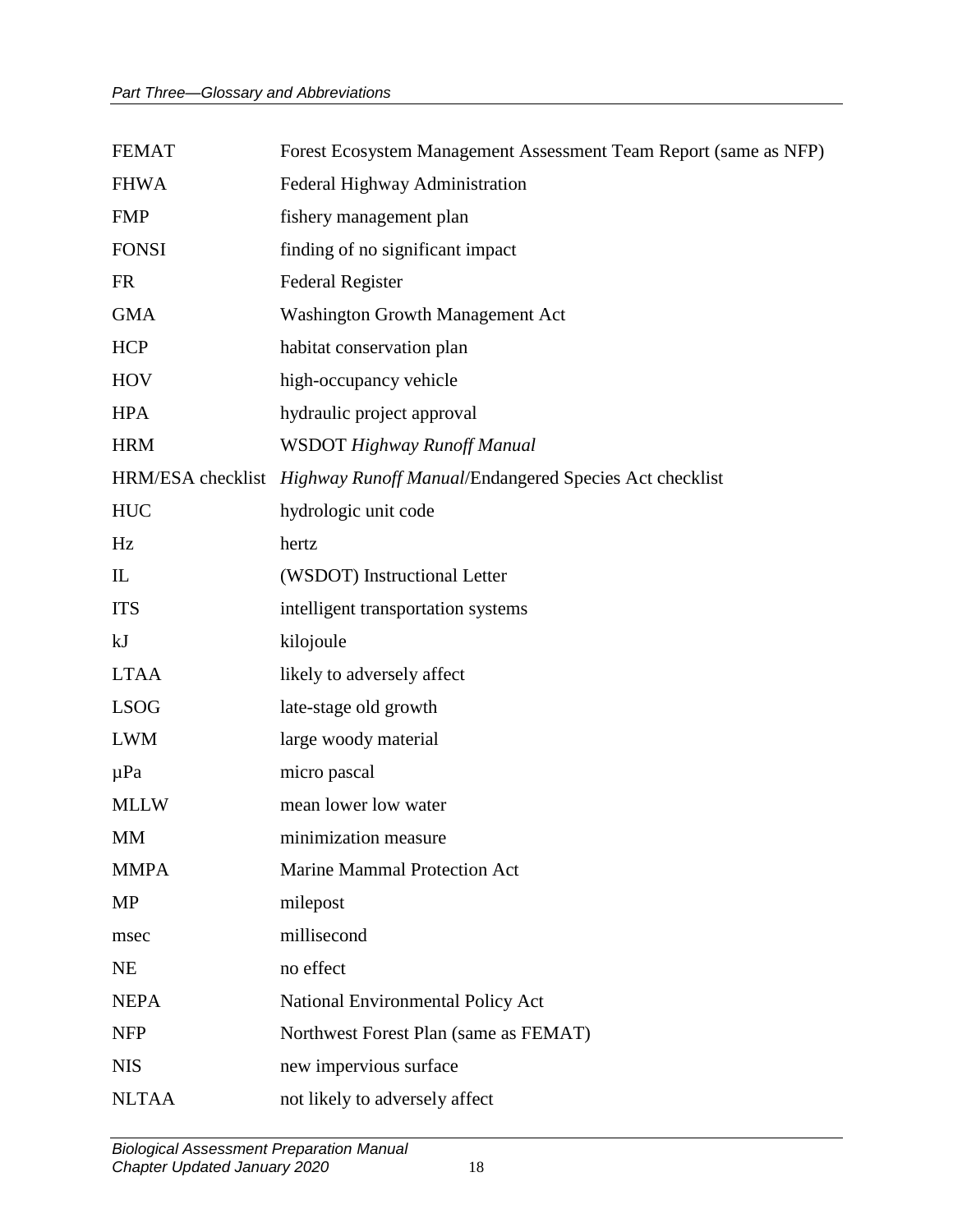| <b>NMFS</b>           | <b>National Marine Fisheries Service</b>                                                                  |
|-----------------------|-----------------------------------------------------------------------------------------------------------|
| <b>NOAA Fisheries</b> | National Oceanic and Atmospheric Administration, National Marine<br>Fisheries Service (same as NMFS)      |
| <b>NPDES</b>          | National Pollutant Discharge Elimination System                                                           |
| <b>NRF</b>            | Spotted owl Nesting, Roosting, Foraging habitat                                                           |
| <b>OHWM</b>           | ordinary high water mark                                                                                  |
| Pa                    | pascal                                                                                                    |
| <b>PBA</b>            | programmatic biological assessment                                                                        |
| <b>PBE</b>            | programmatic biological evaluation                                                                        |
| <b>PBF</b>            | physical and biological features (replaces PCE)                                                           |
| <b>PCE</b>            | primary constituent element                                                                               |
| <b>PFMC</b>           | Pacific Fishery Management Council                                                                        |
| <b>PHS</b>            | priority habitats and species                                                                             |
| <b>PM</b>             | performance measure                                                                                       |
| psi                   | pounds per square inch                                                                                    |
| <b>RL</b>             | received level                                                                                            |
| <b>RM</b>             | river mile                                                                                                |
| <b>RMS</b>            | root mean square                                                                                          |
| <b>ROD</b>            | record of decision                                                                                        |
| <b>RPA</b>            | reasonable and prudent alternative                                                                        |
| <b>RPM</b>            | reasonable and prudent measure                                                                            |
| <b>SEPA</b>           | <b>Washington State Environmental Policy Act</b>                                                          |
| <b>SEL</b>            | sound exposure level                                                                                      |
| <b>SL</b>             | spectrum level                                                                                            |
| <b>SPL</b>            | sound pressure level                                                                                      |
| <b>SSP</b>            | stormwater site plan                                                                                      |
| T&E                   | threatened and endangered species (may also imply any status down to<br>and including species of concern) |
| <b>TESC</b>           | temporary erosion and sedimentation control                                                               |
| TL                    | transmission loss (sound)                                                                                 |
| <b>TMDL</b>           | total maximum daily load                                                                                  |